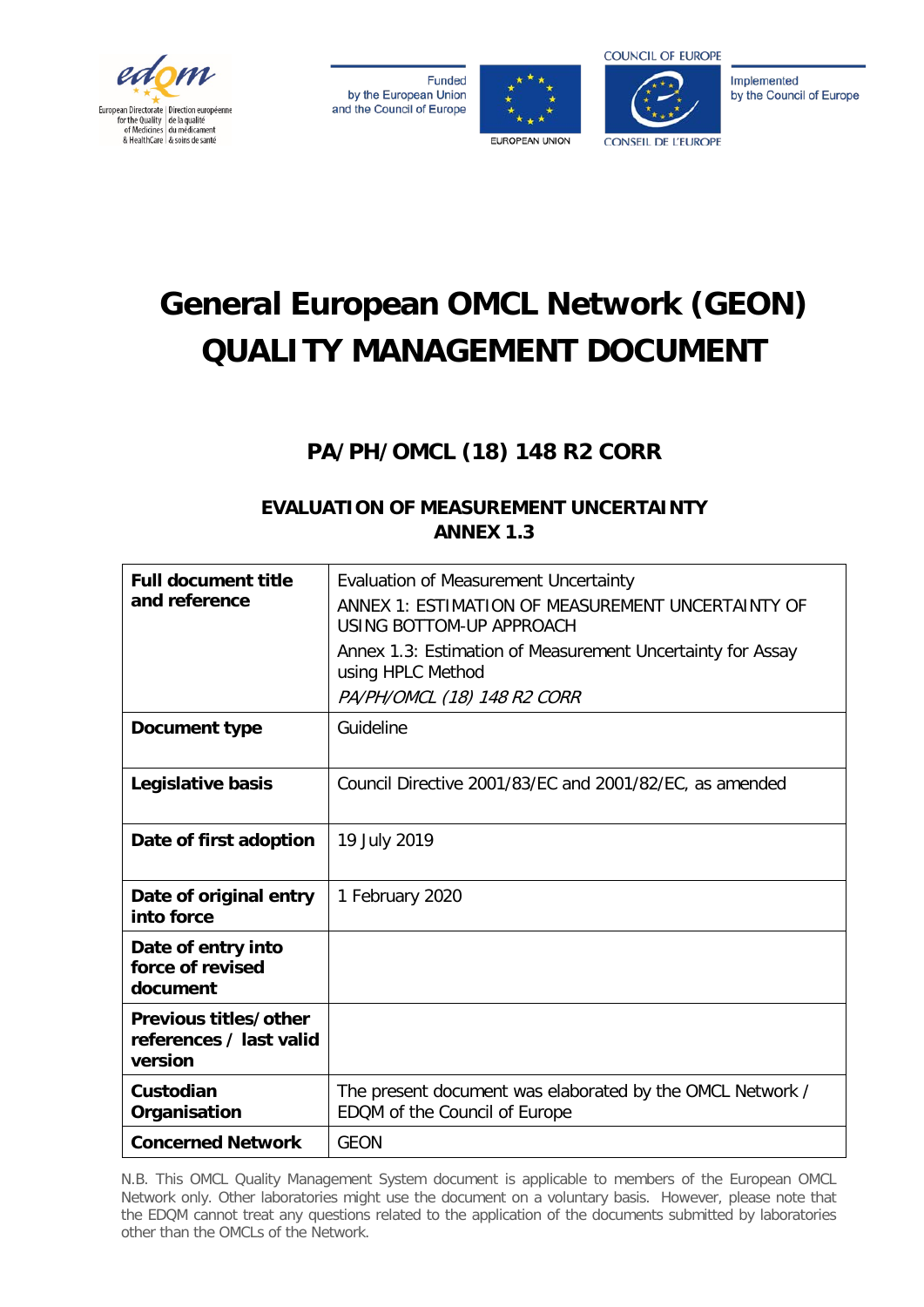## **Annex 1 to Guideline "Evaluation of Measurement Uncertainty"**  PA/PH/OMCL (18) 145 (in its current version)

## **Estimation of measurement uncertainty of using Bottom-up approach Annex 1.3 Estimation of the measurement uncertainty for assay using HPLC method**

**Example: Determination of content of active ingredient in rosuvastatin tablets using HPLC method**

## **1. Description of the analytical procedure:**

## Preparation of standard solution:

21.0 mg (accurate mass) of rosuvastatin calcium working standard is diluted to 100.0 mL with the solvent.

## Preparation of sample solution:

Weigh 20 tablets, calculate the average mass ( $n=20$ ) and pulverize the tablets. Accurately weigh a quantity of pulverized tablets corresponding to one average mass and transfer it to a 50.0 mL volumetric flask, add around 25 mL solvent and dissolve using ultrasonic bath for approximately 20 minutes. Allow to cool to room temperature and complete to volume with the solvent. Filter using syringe filter 0.45μm.

Procedure: 10 µL of standard and sample solution are injected into the HPLC system.

The content of rosuvastatin is expressed as per cent of the declared content (10 mg rosuvastatin/tablet).

Limits: 95.0% - 105.0% of the declared content

## **2. Estimation of the measurement uncertainty**

## **2.1 Step 1. Specification of a measurand**

The measurand is the content of rosuvastatin in tablets, expressed as per cent of the declared content, calculated by following formula:

Rosuvastatin  $\%_{of}$  the decl. content  $=\frac{A_{sample} \cdot m_{st} \cdot P_{st} \cdot 50}{A_{st} \cdot m_{sample} \cdot 100} \cdot \frac{2 \cdot M_{Rosuvastatin}}{M_{RosuvastatinCa}}$  $\frac{2 \cdot M_{Rosuvastatin}}{M_{RosuvastatinCa}} \cdot m_{average} \cdot \frac{100}{10}$ 10

Where:

 $A_{sample}$ : peak area of rosuvastatin in the chromatogram obtained with sample solution  $A_{st}$ : peak area of rosuvastatin in the chromatogram obtained with standard solution  $m_{\rm st}$ : mass (mg) of the working standard, used for preparation of the standard solution  $P_{st}$ : purity (%) of the rosuvastatin calcium working standard

 $m_{sample}$ : mass (mg) of the pulverized tablets used for preparation of the sample solution  $m_{average}$ : average mass (mg) (n=20)

 $M_{Rosuvastatin}$ : molar mass (483.54 g/mol) of rosuvastatin (C<sub>22</sub>H<sub>28</sub>FN<sub>3</sub>O<sub>6</sub>S)

 $M_{RosuvastatinCa}$ : molar mass (1001.14 g/mol) of rosuvastatin calcium (C<sub>44</sub>H<sub>54</sub>CaF<sub>2</sub>N<sub>6</sub>O<sub>12</sub>S<sub>2</sub>)

100, 50: dilution volumes (mL) of standard solution and sample solution, respectively

10: declared content (mg)

100: conversion in per cent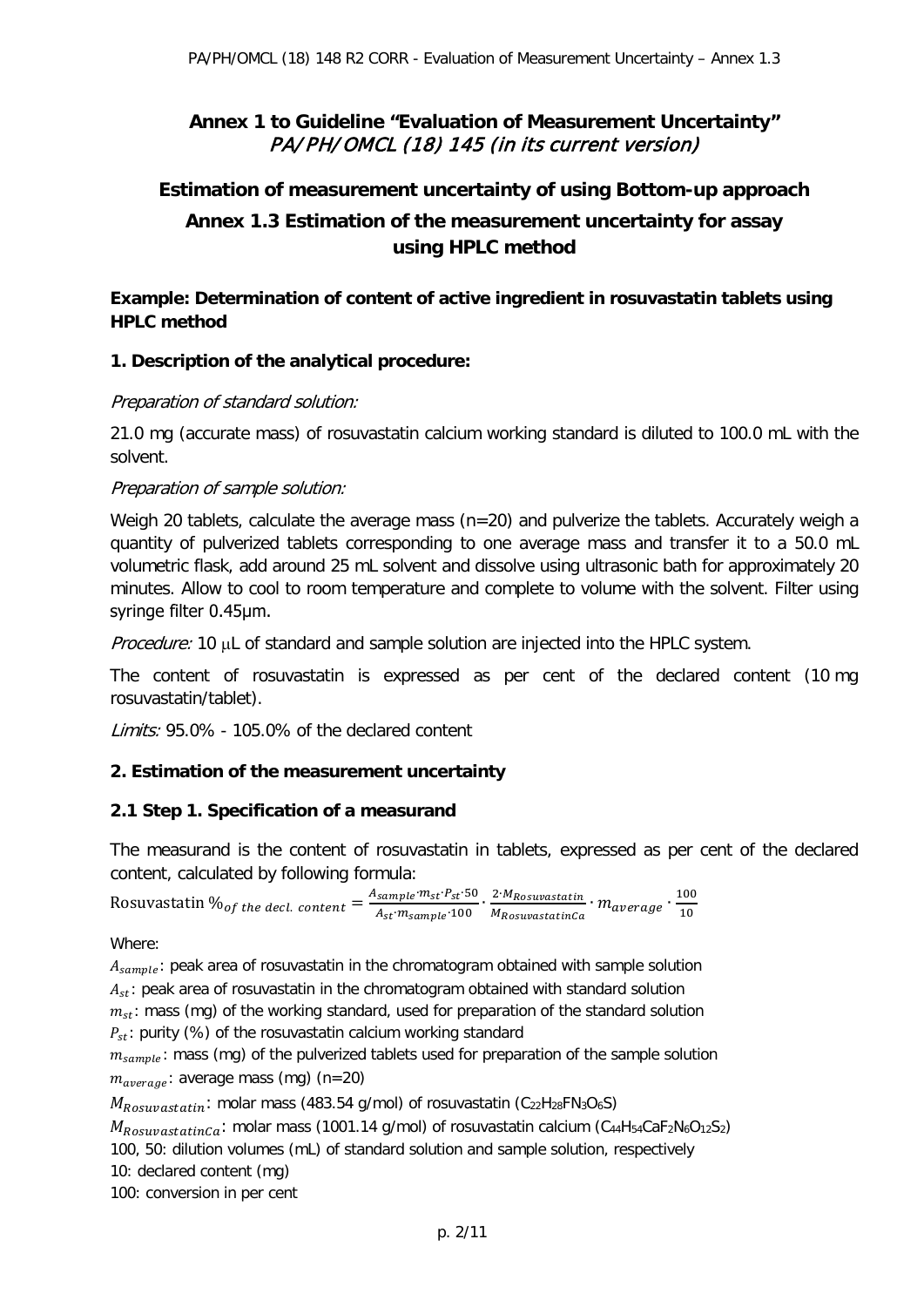## **2.2 Step 2. Identification of uncertainty contributors**

Each of the parameters that affect the value of the measurand are shown as a cause and effect diagram (Fig. 1)



Fig. 1 Cause and effect diagram for HPLC determination of content of Rosuvastatin

#### **2.3 Step 3. Quantification of uncertainty components.**

#### **2.3.1 Component 1: Concentration of Rosuvastatin in standard solution**

#### **2.3.1.1** Uncertainty of the mass of Rosuvastatin calcium working standard

#### Uncertainty of usage of the balance

The stated uncertainty of measurement of the weighing result from the certificate of calibration (uncertainty of usage of the balance,  $k = 2$ , approximately 95 % level of confidence) is:

$$
U(W) = (4.08 \cdot 10^{-5}g + 1.53 \cdot 10^{-5}R)
$$

The uncertainty of the mass of the standard substance  $(R = 21.0 \text{ mg})$  is:

$$
U(W) = (4.08 \cdot 10^{-5}g + 1.53 \cdot 10^{-5} \cdot 0.0210g) = 0.0411 mg
$$

Standard uncertainty of the measurement of the mass of the standard substance is:

$$
u(m_{st}) = \frac{U(W)}{2} = 0.02055 \text{ mg}
$$

The relative standard uncertainty of measurement of the mass of the standard substance is:

$$
\frac{u(m_{st})}{(m_{st})} = \frac{0.02055 mg}{21.0 mg} = 0.000979
$$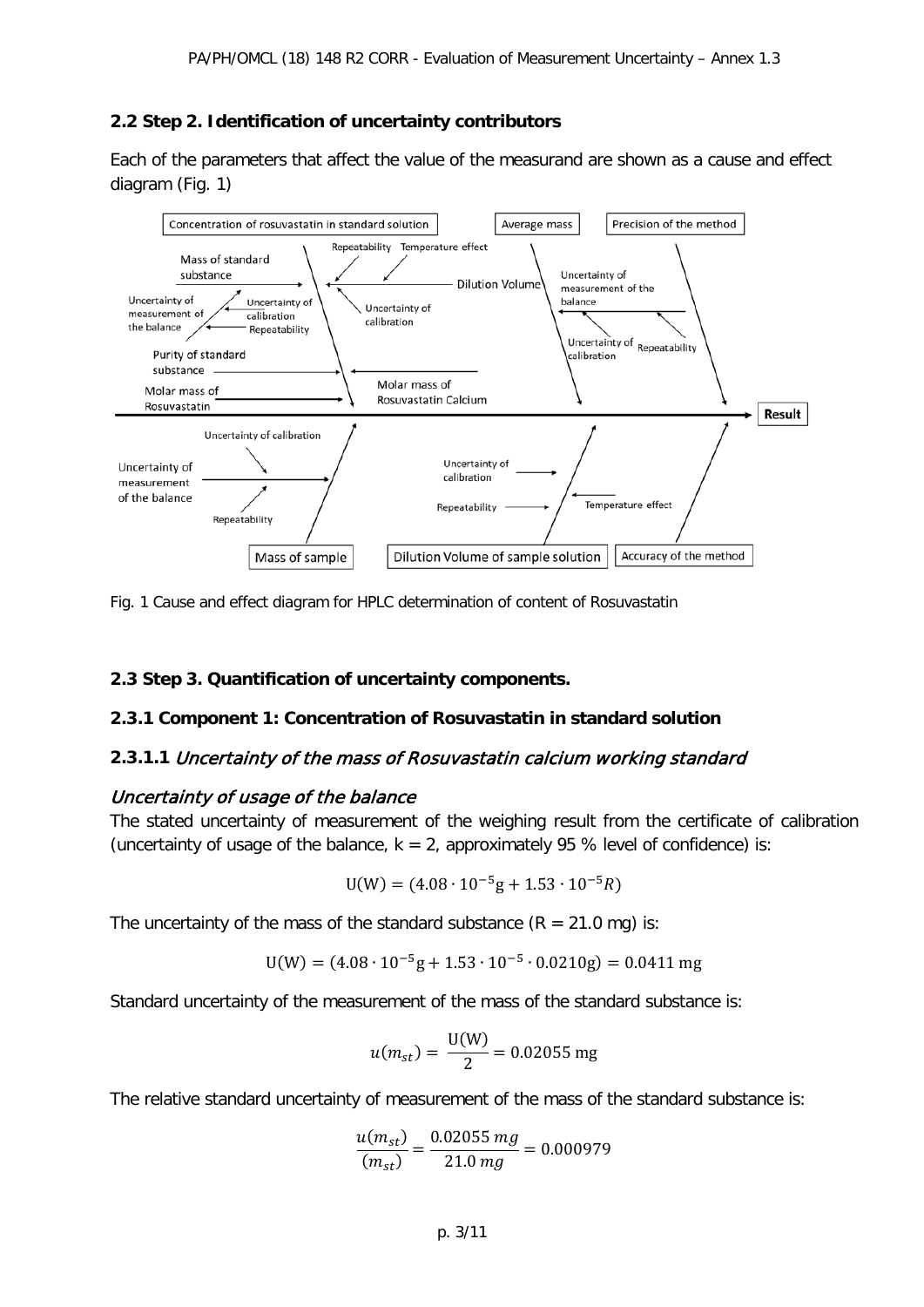## **2.3.1.2** Purity of Rosuvastatin calcium working standard

The supplier quotes the purity of rosuvastatin calcium working standard in the certificate of analysis as 100.69%  $\pm$  0.01% without information on level of confidence and distribution. In case of purity a rectangular distribution is assumed [1], so the uncertainty of the purity was divided by square root of 3 to obtain the standard uncertainty  $u(Pst)$  as:

$$
u(\text{Pst}) = \frac{0.01}{\sqrt{3}} = 0.00577\,\%
$$

The relative standard uncertainty of measurement of the purity is:

$$
\frac{u(\text{Pst})}{(\text{Pst})} = \frac{0.00577 \, \%}{100.69 \, \%} = 0.0000573
$$

## Calculation of standard Uncertainty of mass of Rosuvastatin calcium working standard**:**

Table 1 provides summary of calculated values of uncertainties of the mass of rosuvastatin calcium working standard.

Table 1 Summary of values of uncertainties of the mass of rosuvastatin calcium working standard

| <b>Description</b> | Value x   | u(x)       | u(x)/x    |
|--------------------|-----------|------------|-----------|
| Purity             | 100.69 %  | 0.00577%   | 0.0000573 |
| <b>Mass</b>        | $21.0$ mg | 0.02055 mg | 0.000979  |

$$
\frac{u(m_{st})}{m_{st}} = \sqrt{(0.0000573)^2 + (0.000979)^2} = 0.00098
$$

The uncertainty must be calculated in the same unit, i.e. mg, as the result.

 $u(m_{st}) = 0.00098 \cdot 21.0$  mg = 0.0206 mg

#### **2.3.1.3** Uncertainty of the dilution volume of the standard solution

#### Volume Calibration

According to the manufacturer certificate, the uncertainty of measurement of the volumetric flask of 100.0 mL is  $\pm$  0.1 mL, at a temperature of 20 °C, without any level of confidence and any distribution information. A triangular distribution is assumed, because the actual volume is more likely to be at the center than at the extremes of the range [1]. Therefore the uncertainty in calibration of volume is:

$$
u(Vstcal) = \frac{0.1}{\sqrt{6}} = 0.04 \, mL
$$

## Repeatability of the Volume Measurements (run-to-run variation)

A series of ten fill-and-weigh exercises on the volumetric flask gave a standard deviation  $u(VstRep)$  of 0.07815 mL, being used in the final calculation directly.

 $u ( VstRep) = 0.07815 \text{ mL}$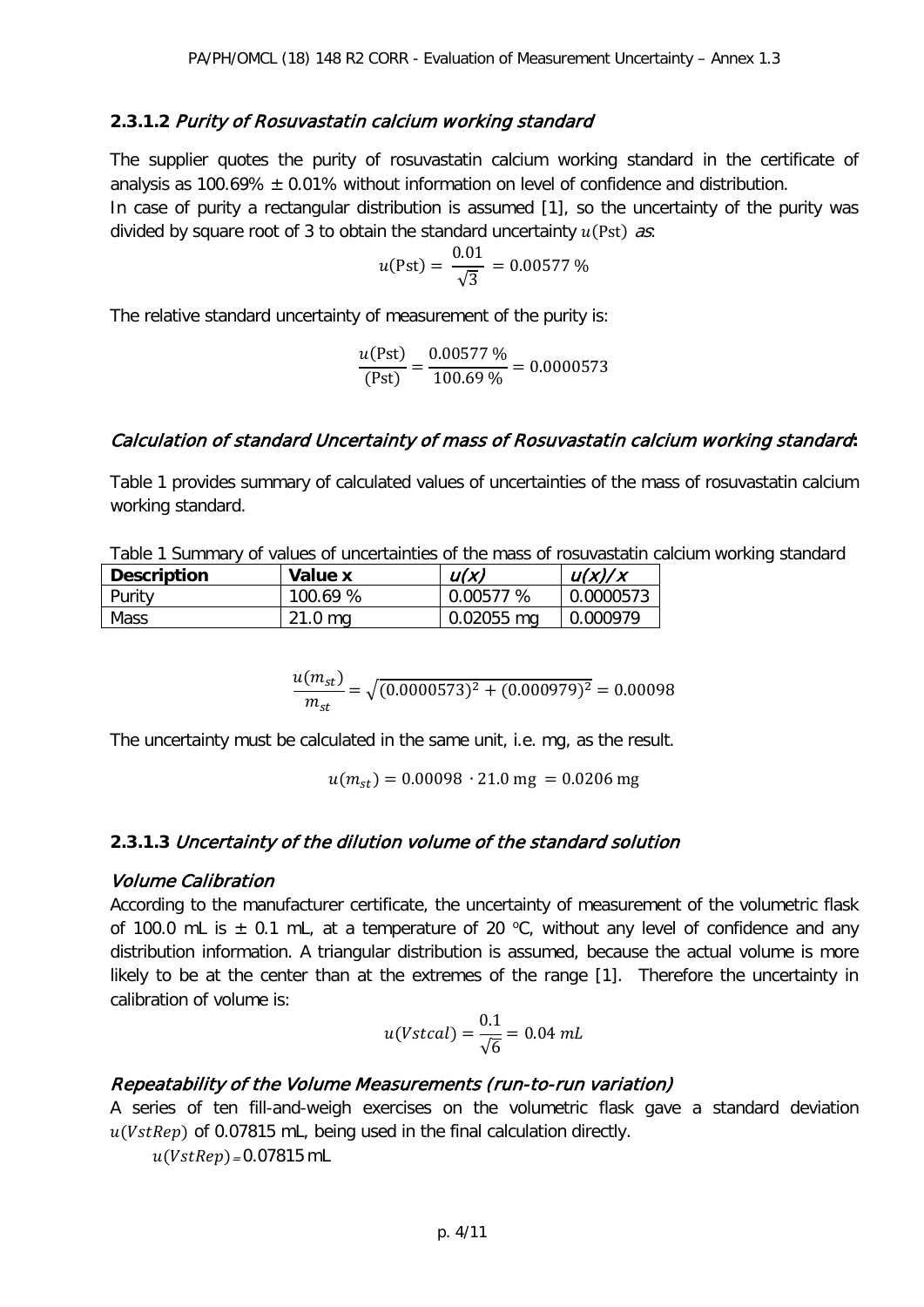## Temperature Effect

The volumetric flask has been calibrated at 20  $^{\circ}$ C whereas the laboratory temperature varies between 16 °C and 24 °C (20 °C  $\pm$  4 °C). The uncertainty from this effect is calculated from the estimate of temperature range and the coefficient of volume expansion, i.e. 0.00021 per 1  $^{\circ}$ C [1, 2].

Volume expansion = 100 mL · 4 °C · 
$$
\frac{0.00021}{1 °C} = 0.084 \text{ mL}
$$

Assuming rectangular distribution, the uncertainty for temperature variations is:

$$
u(VstT) = \frac{0.084}{\sqrt{3}} = 0.048 \, mL
$$

## **Calculation of the Standard Uncertainty of dilution volume of the standard solution**  u(Vst).

$$
u(Vst) = \sqrt{u(Vstcal)^{2} + u(VstRep)^{2} + u(VstT)^{2}}
$$

$$
u(Vst) = \sqrt{0.04^{2} + 0.07815^{2} + 0.048^{2}} = 0.100 \text{ mL}
$$

The relative standard uncertainty of dilution volume of the standard solution is:

$$
\frac{u(Vst)}{(Vst)} = \frac{0.100 \text{ mL}}{100.0 \text{ mL}} = 0.00100
$$

## **2.3.1.4** Uncertainty of the molar mass determination

Standard atomic weights and quoted uncertainties for the constituent elements of rosuvastatin  $(C_{22}H_{28}FN_{3}O_{6}S)$  and rosuvastatin calcium  $(C_{44}H_{54}CaF_{2}N_{6}O_{12}S_{2})$  are provided in Table 2 [5].

Table 2**.** Standard atomic weights and quoted uncertainties for the constituent elements of rosuvastatin (C<sub>22</sub>H<sub>28</sub>FN<sub>3</sub>O<sub>6</sub>S) and rosuvastatin calcium (C<sub>44</sub>H<sub>54</sub>CaF<sub>2</sub>N<sub>6</sub>O<sub>12</sub>S<sub>2</sub>)

| <b>Element</b>       | <b>Standard</b> | Quoted             | <b>Standard</b>    |
|----------------------|-----------------|--------------------|--------------------|
|                      | <b>Atomic</b>   | <b>Uncertainty</b> | <b>Uncertainty</b> |
|                      | Weight          | u(e)               | $u(e)/\sqrt{3}$    |
| Carbon C             | 12.0106         | ± 0.001            | 0.0006             |
| Oxygen O             | 15.9994         | ± 0.00037          | 0.00021            |
| Hydrogen H           | 1.007975        | ± 0.000135         | 0.000078           |
| Nitrogen N           | 14.00674        | ± 0.00042          | 0.000245           |
| Sulphur <sub>S</sub> | 32.0675         | ± 0.0085           | 0.0049             |
| Fluorine F           | 18.998403       | ± 0.006            | 0.00346            |
| Calcium Ca           | 40.078          | ± 0.004            | 0.0023             |

The molar mass of rosuvastatin is:

 $M_{Rosupastatin} = 22 \cdot 12.0106 + 28 \cdot 1.007975 + 18.998403 + 3 \cdot 14.00674 + 6 \cdot 15.9994 + 32.0675 = 481.539$  g/mol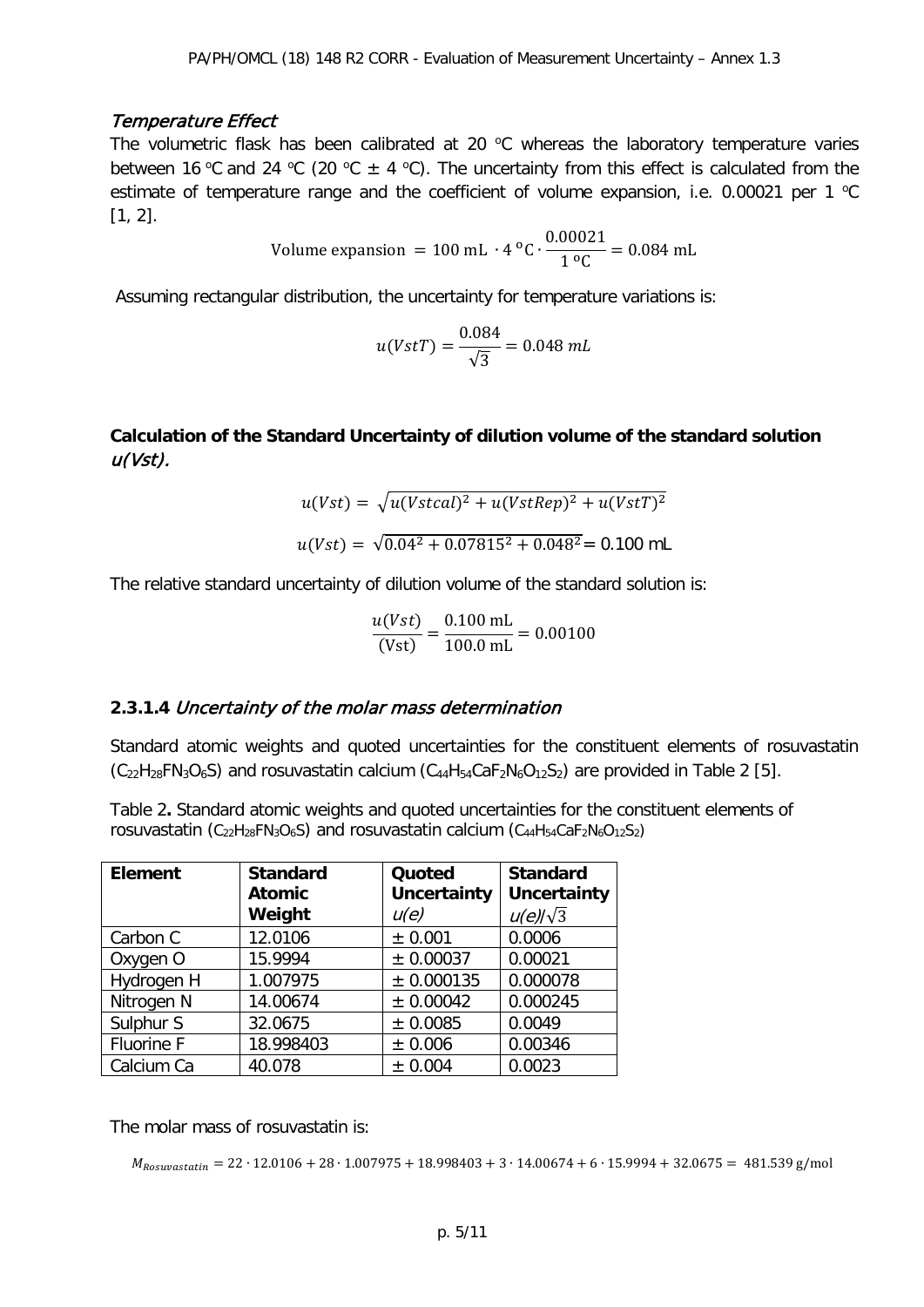The standard uncertainty of molar mass of rosuvastatin is:

 $u(M_{Rosupastatin}) = \sqrt{22 \cdot 0.0006^2 + 28 \cdot 0.000078^2 + 0.0346^2 + 3 \cdot 0.000245^2 + 6 \cdot 0.00021^2 + 0.0049^2} = 0.03507$  g/mol

The relative standard uncertainty of molar mass of rosuvastatin is:

u(M<sub>Rosuvastatin</sub>)  $\frac{(M_{Rosuvastatin})}{M_{Rosuvastatin}} = \frac{0.03507 \text{ g/mol}}{481.539 \text{ g/mol}} = 0.000072829$ 

The molar mass of rosuvastatin calcium is:

 $M_{RosuvastatinCa} = 2 \cdot (22 \cdot 12.0106 + 28 \cdot 1.007975 + 18.998403 + 3 \cdot 14.00674 + 6 \cdot 15.9994 + 32.0675) + 40.078 =$ 1003.156 g/mol

The standard uncertainty of molar mass of rosuvastatin calcium is:

 $uM_{Rosuvastatinca} = \sqrt{44 \cdot 0.0006^2 + 56 \cdot 0.000078^2 + 2 \cdot 0.0346^2 + 6 \cdot 0.000245^2 + 12 \cdot 0.00021^2 + 2 \cdot 0.0049^2 + 0.0023^2}$  $= 0.049645$  g/mol

The relative standard uncertainty of molar mass of rosuvastatin calcium is:

<u>u(M<sub>RosuvastatinCa)</u></u></sub>  $\frac{(M_{RosuvastatinCa})}{M_{RosuvastatinCa}} = \frac{0.049645 \text{ g/mol}}{1003.156 \text{ g/mol}} = 0.0000495$ 

## Calculation of standard uncertainty of concentration of Rosuvastatin in standard solution

Table 3 provides summary of calculated values of uncertainty sources for preparation of standard solution.

Table 3 Summary of values of uncertainties of the uncertainty sources for preparation of standard solution

| <b>Description</b>          | Value x        | u(x)            | u(x)/x    |
|-----------------------------|----------------|-----------------|-----------|
| Weighing standard substance | $21.0$ mg      | $0.0206$ mg     | 0.00098   |
| Dilution volume             | 100.0 mL       | $0.1000$ mL     | 0.00100   |
| $M_{Rosuvastatin}$          | 481.539 g/mol  | $0.03507$ g/mol | 0.0000728 |
| $M_{RosuvastatinCa}$        | 1003.156 g/mol | 0.049645        | 0.0000495 |
|                             |                | q/mol           |           |

Considering uncertainties in weighing and volume preparation the standard uncertainty of concentration of rosuvastatin in standard solution is:

$$
\frac{u(Cst)}{C_{st}} = \sqrt{(0.00098)^2 + (0.00100)^2 + (0.0000728)^2 + (0.0000495)^2} = 0.001403
$$

The concentration of rosuvastatin in standard solution is calculated as:

 $\mathcal{C}_{st} = \frac{m_{rosuvastatin}}{V_{st}} = \frac{m_{st} \cdot P_{st}}{100} \cdot \frac{2 \cdot M_{Rosuvastatin}}{M_{RosuvastatinCa}}$  $\frac{2^3 M_{Rosuvastatin}}{M_{RosuvastatinCa}} = \frac{21.0 \text{ mg} \cdot 1.0069}{100 \text{ mL}} \cdot \frac{963.08}{1001.14} = 0.2034 \text{ mg/mL}$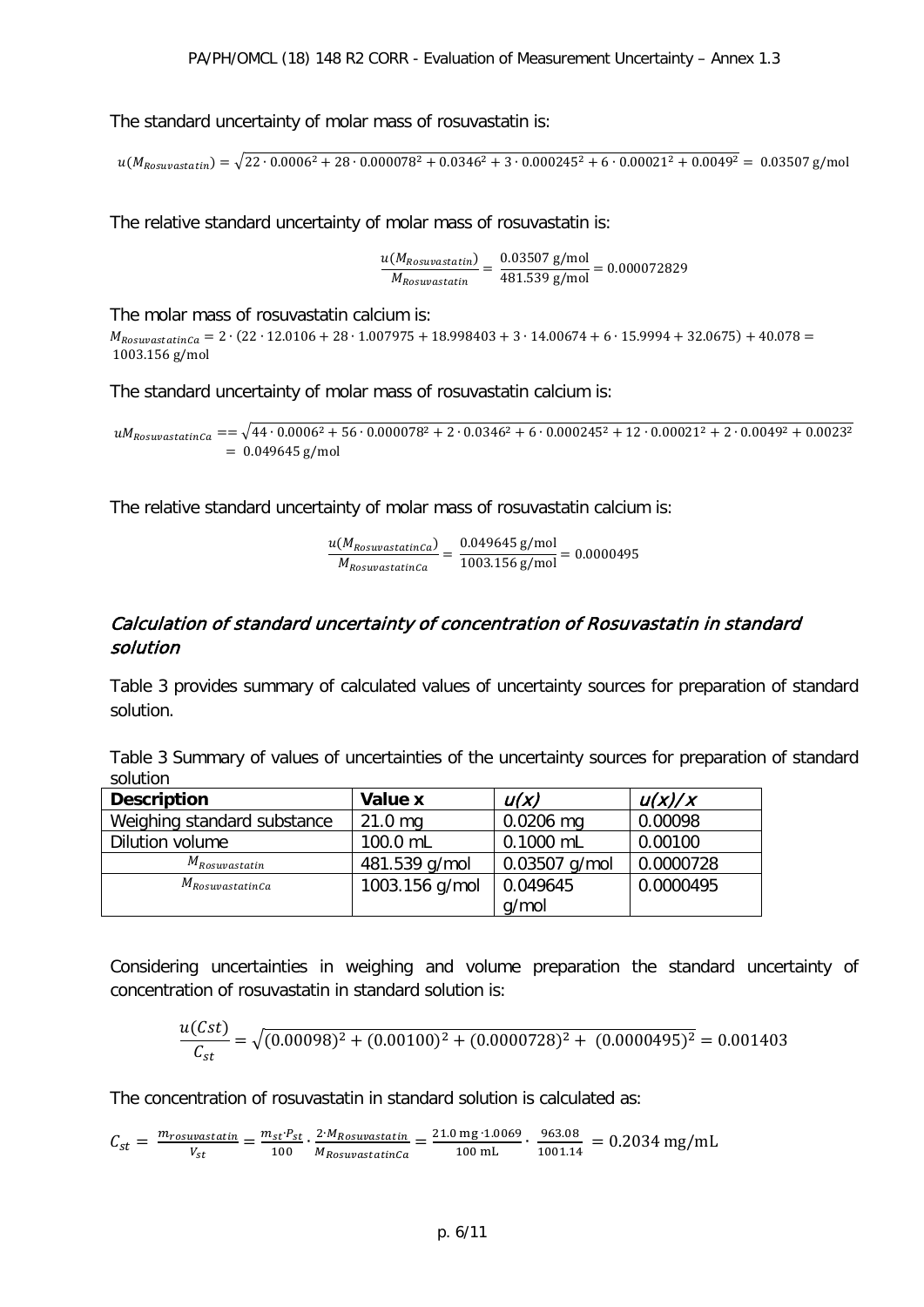The uncertainty of the concentration of rosuvastatin in the standard solution is:

 $u(Cst) = C_{st} \cdot 0.001403 = 0.2034 \cdot 0.001403 = 0.0002854$ 

#### **2.3.2 Component 2: Mass of sample**

## **2.3.2.1** Uncertainty of the mass of sample

## Uncertainty of usage of the balance

The stated uncertainty of measurement of the weighing result from the certificate of calibration (uncertainty of usage of the balance,  $k = 2$ , approximately 95 % level of confidence) is:

 $U(W) = (4.08 \cdot 10^{-5} g + 1.53 \cdot 10^{-5} R)$ 

The uncertainty of the mass of the sample  $(R = 155.3 \text{ mg})$  is:

$$
U(W) = (4.08 \cdot 10^{-5}g + 1.53 \cdot 10^{-5} \cdot 0.1553 g) = 0.00004317 g = 0.043 mg
$$

Standard uncertainty of the measurement of the mass of the sample is:

$$
u(m_{sample}) = \frac{U(W)}{2} = 0.0216 \text{ mg}
$$

The relative standard uncertainty of measurement of the mass of the sample is:

$$
\frac{u(m_{sample})}{(m_{sample})} = \frac{0.0216 \text{ mg}}{155.3 \text{ mg}} = 0.000139
$$

#### **Calculation of standard uncertainty of the mass of the sample:**

Calculated values of uncertainty related to the mass of the sample are provided in Table 4.

| rable + Summary Or values Or uncertainties Or the mass Or sample. |            |             |          |  |
|-------------------------------------------------------------------|------------|-------------|----------|--|
| Description                                                       | Value x    | u(x)        | u(x)/x   |  |
| Mass of sample (mg)                                               | $155.3$ mg | $0.0236$ mg | 0.000139 |  |

Table 4 Summary of values of uncertainties of the mass of sample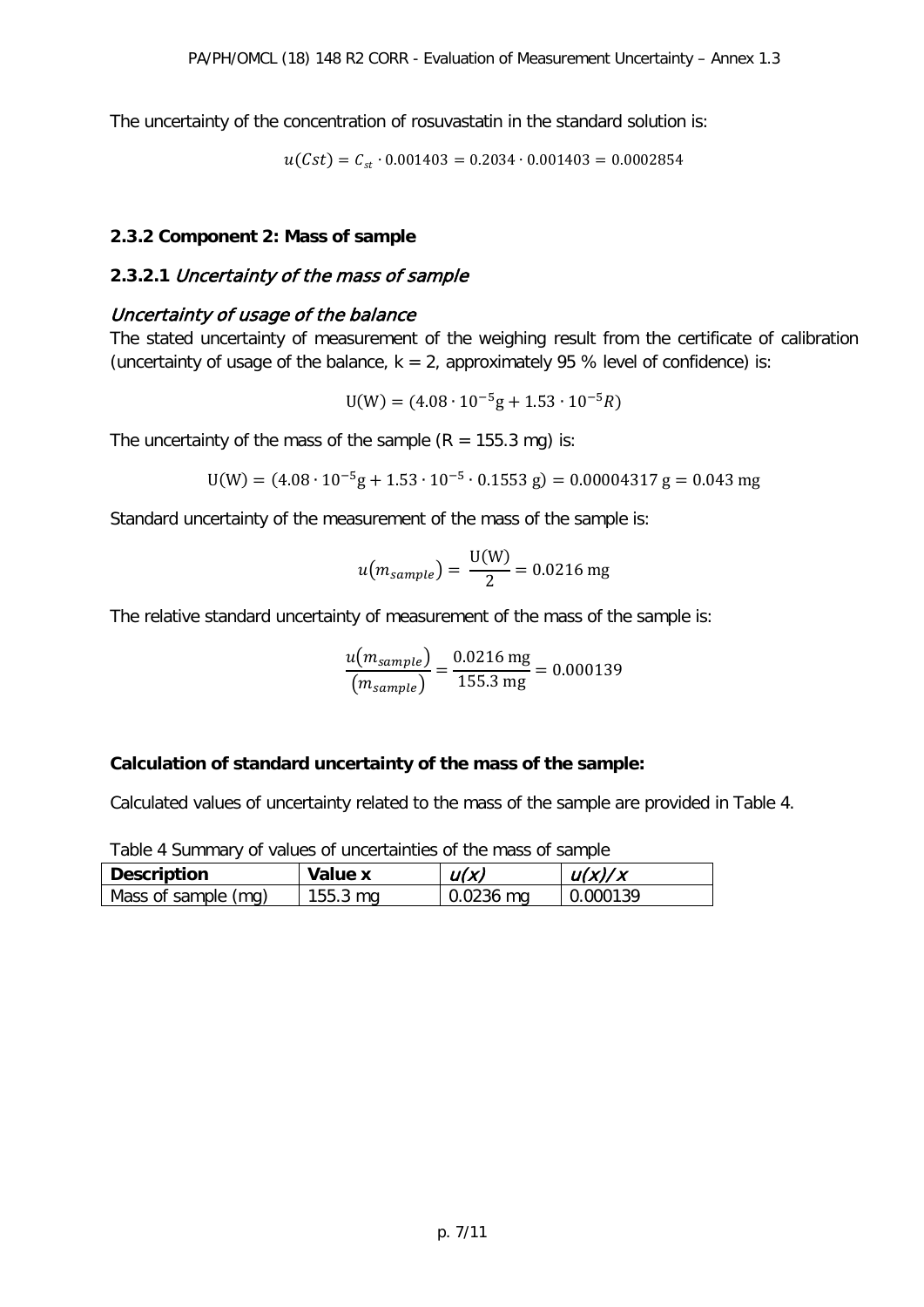## **2.3.3 Component 3: Dilution Volume of sample solution**

## **2.3.3.1** Uncertainty of the dilution volume of the sample solution

## Volume Calibration

According to the manufacturer certificate, the uncertainty of measurement of the volumetric flask of 50.0 mL is  $\pm$  0.06 mL, at a temperature of 20 °C, without any level of confidence and any distribution information. A triangular distribution is assumed, because the actual volume is more likely to be at the center than at the extremes of the range [1]. Therefore the uncertainty of the calibration of volume is:

$$
u(Vsamplecal) = \frac{0.06}{\sqrt{6}} = 0.0245 \, mL
$$

## Repeatability of the Volume Measurements (run-to-run variation)

A series of ten fill-and-weigh exercises on the volumetric flask gave a standard deviation u(Vsample rep) of 0.07082 mL, being used in the final calculation directly.

 $u(Vsample rep)_{=}0.07082$  mL

#### Temperature Effect

The volumetric flask has been calibrated at 20 ˚C whereas the laboratory temperature varies between 16 °C and 24 °C (20 °C  $\pm$  4 °C). The uncertainty from this effect is calculated for the target volume (50 mL) from the estimate of temperature variation and the coefficient of volume expansion, i.e., 0.00021 per 1 °C [1, 2].

Volume expansion = 50 mL · 4 °C · 
$$
\frac{0.00021}{1 °C} = 0.042
$$
 mL

Assuming rectangular distribution, the uncertainty for temperature variations is:

$$
u(VsampleT) = \frac{0.042}{\sqrt{3}} = 0.024 \text{ mL}
$$

**Calculation of the Standard Uncertainty of the dilution volume of sample solution,**   $u(Vsample)$ 

$$
u(Vsample) = \sqrt{u(Vsamplecal)^{2} + u(Vsamplerep)^{2} + u(VsampleT)^{2}}
$$

$$
u(Vsample) = \sqrt{0.0245^{2} + 0.07082 + 0.024^{2}} = 0.07869 \text{ mL}
$$

The relative standard uncertainty of measurement of the dilution volume of the sample solution is:

$$
\frac{u(V_{sample})}{V_{sample}} = \frac{0.07869 \text{ mL}}{50 \text{ mL}} = 0.00157
$$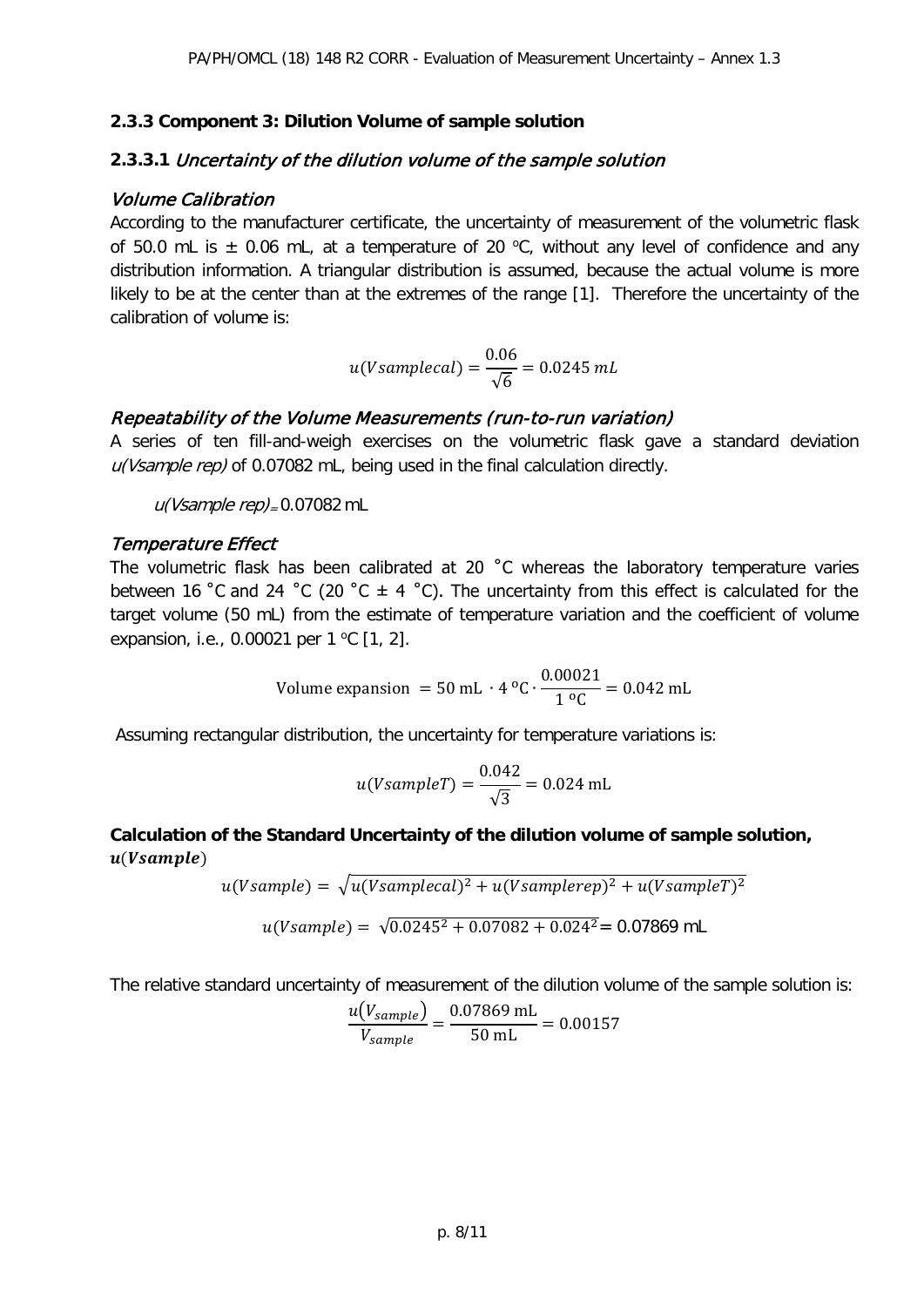#### **2.3.4 Component 4: Uncertainty of Average mass**

Weigh the mass of 20 tablets individually and calculate the average mass and standard deviation.

Calculated average mass / tablet:  $m_{average} = 0.154895$  g Calculated standard deviation of the mass of 20 tablets  $u_m = 0.000984$  mg

## **2.3.4.1** Uncertainty of usage of the balance

The stated uncertainty of measurement of the weighing result from the certificate of calibration (uncertainty of usage of the balance,  $k = 2$ , approximately 95% level of confidence) is:

 $U(W) = (4.08 \cdot 10^{-5}g + 1.53 \cdot 10^{-5}R)$ 

The uncertainty of the weighing result  $(R = 154.9 \text{ mg})$  is:

$$
U(W) = (4.08 \cdot 10^{-5}g + 1.53 \cdot 10^{-5} \cdot 0.154.9 g) = 0.0000432 g = 0.043 mg
$$

Standard uncertainty of the measurement of the weighing result is:

$$
u(weighting result) = \frac{U(W)}{2} = 0.0216 mg
$$

#### **2.3.4.2** Uncertainty related to Repeatability

Considering triangular distribution<sup>1)</sup> in the manufacture of tablets, the uncertainty is:

$$
u(brep) = \frac{u_m}{\sqrt{6}} = \frac{0.000984}{\sqrt{6}} = 0.0004 mg
$$

 $1)$  a triangular distribution is chosen because the production process of pharmaceutical formulations is a controlled, the mean value is more likely than extreme, and so the triangular distribution is reasonably accepted than the rectangular distribution.

## Uncertainty of average mass:

$$
u(m_{average}) = \sqrt{u(weighting result)^2 + u(brep)^2} = \sqrt{(0.0216)^2 + (0.0004)^2} = 0.0216 mg
$$

$$
\frac{u(m_{average})}{(m_{average})} = \frac{0.0216 mg}{154.895 mg} = 0.000139
$$

#### **2.3.5 Component 5: Precision of the method**

The method validation shows a repeatability of determination  $u ( rep) = 1.01$  % (0.0101). This value can be used directy for calculation of combined standard uncertainty of the final result.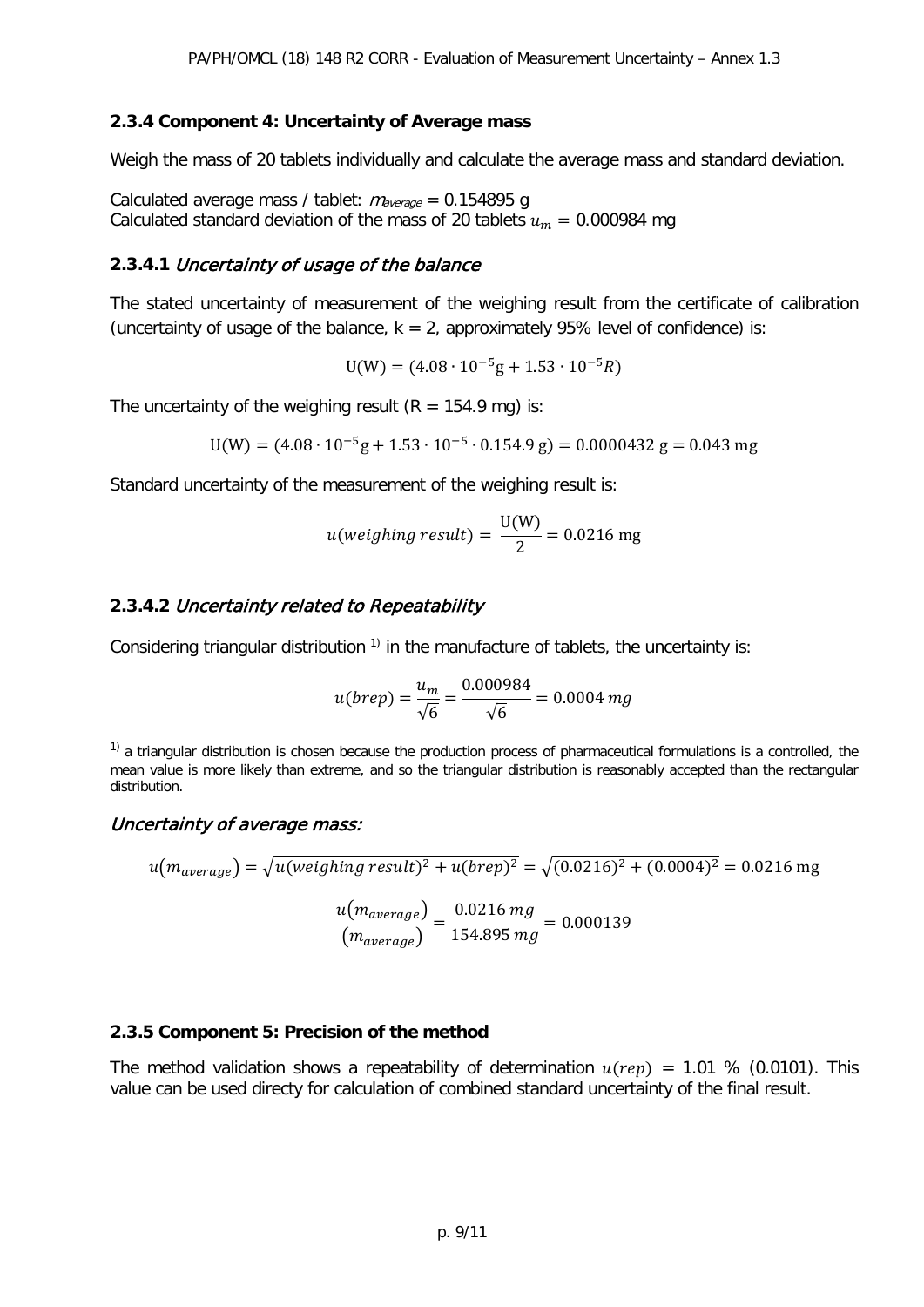#### **2.3.6 Component 6: Accuracy of the method**

The method validation shows a mean recovery values of  $R = 99.32\%$  or 0.9932 and Relative standard deviation, RSD = 1.03 % ( $n = 9$ ). The standard uncertainty is calculated as the standard deviation of the mean:

$$
u_R = \frac{0.0103}{\sqrt{9}} = 0.0034
$$

A Student t-test is used to determine whether the mean recovery is significantly different from 1. The test statistic t is calculated as:

$$
t = \frac{|1 - R|}{u_R} = \frac{|1 - 0.9932|}{0.0034} = 2.0
$$

This value is compared with the 2-tailed critical value  $t_{crit}$ , for n-1 degrees of freedom at approximately 95 % level of confidence (where n is the number of results used to estimate the recovery  $n = 9$ ).

$$
t = 2.0 < t_{critical}(2.3)
$$

The mean recovery is considered as not significantly different from 1 and therefore the bias may be neglected [1].

#### **2.4 Step 4. Calculation of combined standard uncertainty and expanded uncertainty**

Combined standard uncertainty is calculated as:



 $u_c = 0.010319009 \cdot 100.5 = 1.037060425 \%$ 

Expanded uncertainty ( $k = 2$ , approximately 95% level of confidence) is:

 $U = 2 \cdot u_c = 2.07412085 \%$ 

#### **2.5 Reporting of result**

The result is expressed as:

Content of Rosuvastatin = 100.5 %  $\pm$  2.1% (k=2, approximately 95% level of confidence)